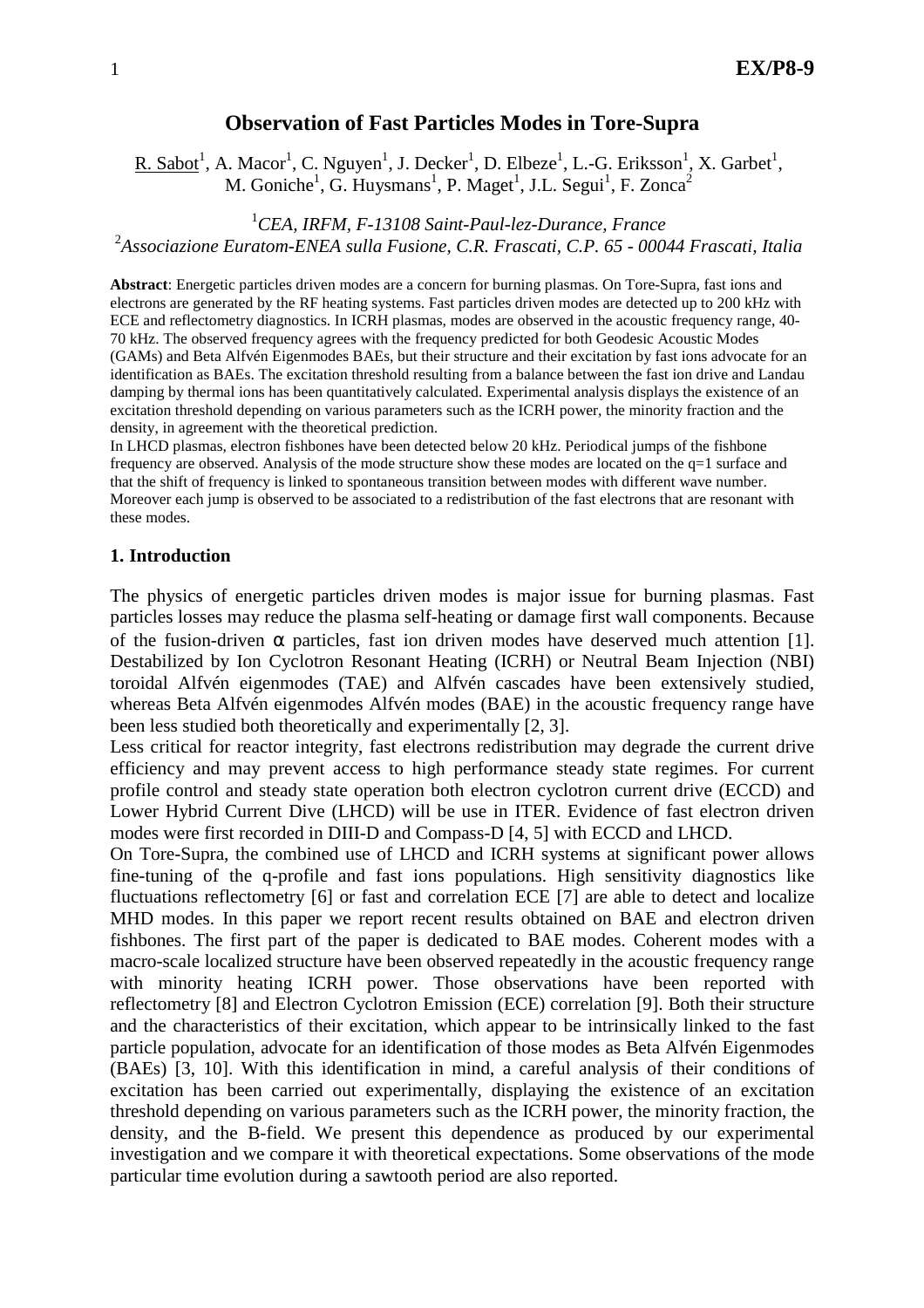The second part deals with electron fishbones. Electron fishbones have been observed in LHCD plasmas [11, 12] in Tore-Supra. We report the observation of periodical jumps of the fishbone frequency. This novel feature is explored with measurement of the mode structure and link to the fast electron distribution using fast electron hard x-ray diagnostic. The article ends with a conclusion.

### **2. Beta Alfvén Eigenmodes**

### **2.1. Description of the modes observed in the acoustic frequency range**

Modes observed on Tore-Supra in the acoustic frequency range are typically observed in ICRH plasmas for toroidal field B = 2.8 to 3.8 T, a central density n = 4 to 5.5  $10^{19}$  m<sup>-3</sup>, an H minority fraction of 3% to 9% and an input of ICRH power which could be as low as 1.5 MW depending on the above parameters. They are observed sometimes in combination with TAEs, sometimes not, with a typical characteristic frequency lower than half the TAE frequency between 40 kHz and 70 kHz, and a centrally localized radial structure (typically picked inside the  $q = 1$  surface) of rough extension going from 1 to 10cm. Unfortunately, no access to their toroidal and poloidal mode numbers is provided by magnetic coil diagnostics in Tore-Supra at those relatively large frequencies. A typical observation of those modes by the reflectometer is given in Figure 3.

In the acoustic frequency range, possible candidates for the identification of those modes belong to the Geodesic Acoustic Mode (GAM) [13, 14, 15] and BAE [2, 16] families, which are both a direct result of compressibility effects due to geodesic curvature, but differ by their mode number ( $n = 0$  for GAMs and finite n,m for BAEs). To the lower order, the frequency of those modes is degenerate and usually approximated by the formula [16, 14]

$$
\omega_0 = \frac{1}{R} \sqrt{\frac{T_i}{m_i} \left(\frac{7}{2} + 2\frac{T_e}{T_i}\right)}
$$

where R is the major radius,  $m_i$  the main ion mass,  $T_i$  ( $Te$ ) the ion (electron) temperature.

This expression is confronted with the experiments, based on experimental measurements of *Te* and the reasonable assumption that  $T_i \sim Te$ . Figure 1 shows a rather good agreement for most experimental points within an error of 10% (representing a 30% incertitude on  $T_f/T_e$ ). More precisely, the experimental data display an approximate linear scaling with  $\omega_0$ . As was also observed in different machines for modes identified as BAEs [17], most experimental points are below  $\omega_0$ , which may correct by the introduction of terms like diamagnetic effects, Finite Larmor Radius and Finite Orbit Width effects if the observed modes are BAEs [18]. Hence the observed frequencies appear to be consistent the GAM/BAE family.

Next, several clues call for an identification of those modes as BAEs, rather than GAMs. First of all, as was argued in Ref. [19], the GAM poloidal symmetry tends to minimize the possibility of the observations of density fluctuations in the equatorial plane where measurements of Tore-Supra reflectometer are performed. Secondly, considering a standard q-profile (pure ICRH discharges are considered) and a decreasing temperature profile, the conditions required for the existence of a GAM with a global structure [14] are not met. Finally, the clear link between the mode onset and the ICRH power suggests their excitation by the population of hot ions. As explained in Ref. [19], the excitation of an  $n=0$  modes is highly constrained and requires in particular an inversion of the energy gradient of the hot particle population, which our preliminary PION [20] simulations did not reproduce.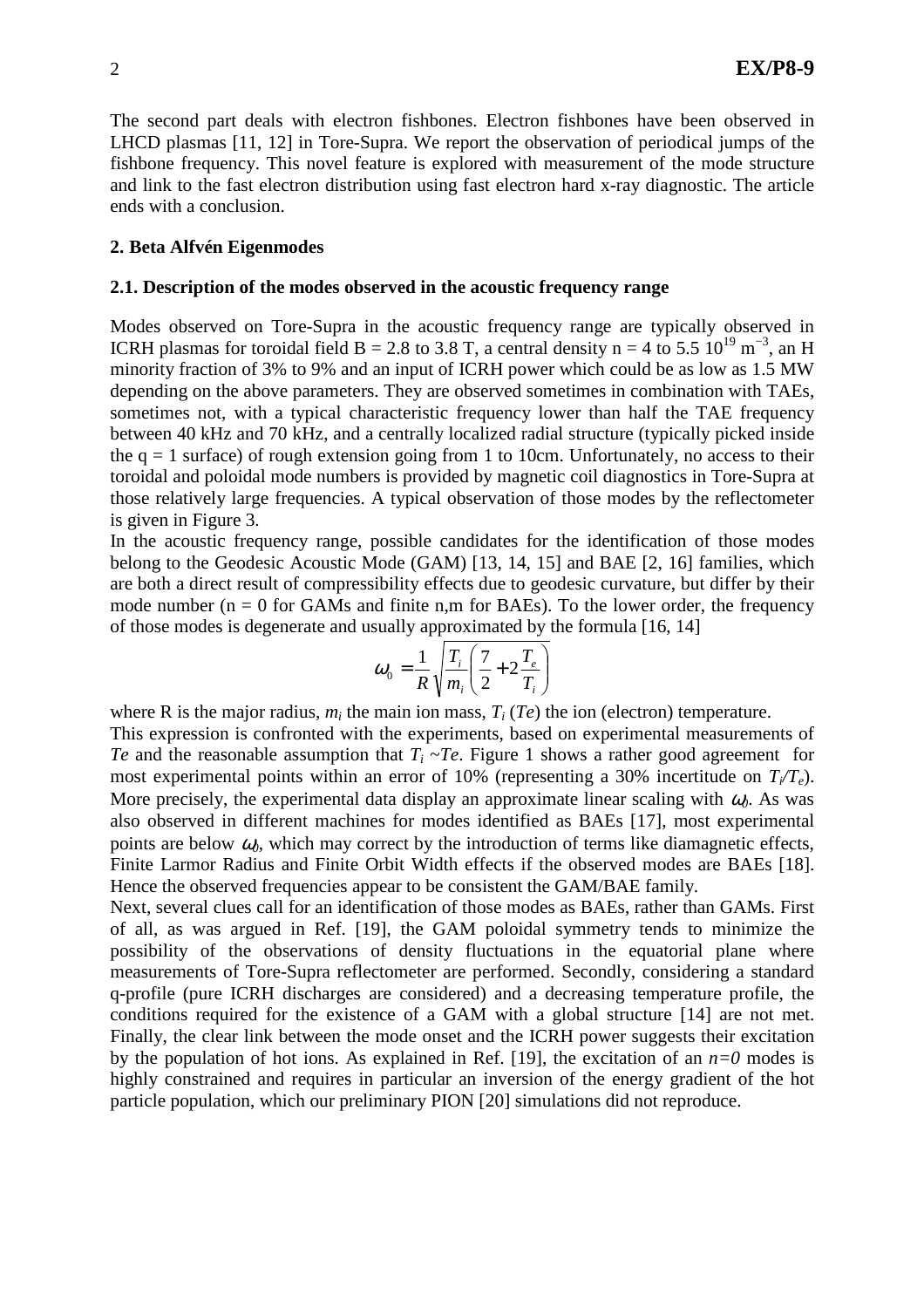

Figure 1: Comparison of the mode frequency measured with reflectometry and the traditional GAM/BAE formula given by  $\omega_0$ 

### **2.2. Parametric analysis of the mode excitation threshold**

#### **Theoretical approach**

BAEs are known to be affected by Landau damping. Hence, some energy is required for their excitation and this energy may come from the hot particle population. Following ref. [19], the power transfer from the particles to the mode is given by the formula  $P=2\omega \text{Im}(\mathcal{L})$ , where  $\mathcal{L}$  is the electromagnetic Lagrangian. If continuum damping is neglected, the only component of the Lagrangian, which comes into *P*, is the resonant interaction of the different particle species with the mode. The resonant part of the Lagrangian can be calculated when the mode amplitude is small (linear regime) [19].

The main resonant processes consistent with the BAE frequency and the characteristics of Tore-Supra hot ion population are the Landau damping by bulk ions and the excitation by fast trapped ions.

The condition for linear excitation  $P>0$  or  $\text{Im}(\mathcal{Z}_{res,h}) + \text{Im}(\mathcal{Z}_{res,bulk}) > 0$  can be put in the form

$$
\frac{n_{h}E_{\text{eff}}}{n_{i}T_{i}}\frac{R}{L_{ph}} > A(q)B\left(\frac{E_{\text{eff}}}{T_{h}}\right)
$$

where *Lph* is a typical radial gradient length of the hot particle distribution. *A(.)* and *B(.)* are functions of the mode shape only, assumed to be constant. The  $E_{\text{eff}}$  the precession resonant energy, the hot ion temperature  $T_h$  and density  $n_h$  are considered in this expression as global characteristic quantities of the particle populations whereas *q* should rather be taken at the mode location.

The function B(.) defined here and proportional to  $x \rightarrow 1/(x^{-3/2} \exp(-x^2))$  tends to higher the threshold for the hot ion temperature and the resonant energy needed to excite the mode are apart.

### **Comparison of the expected threshold with the experiments**

We now link the quantities appearing in this threshold with global plasma parameters. Assuming the shape and the characteristic numbers of the mode as well as *R* to be constant, and  $T_i = T_e$ , the following scaling laws are found :  $E_{\text{eff}} \propto B \sqrt{T_e}$ ,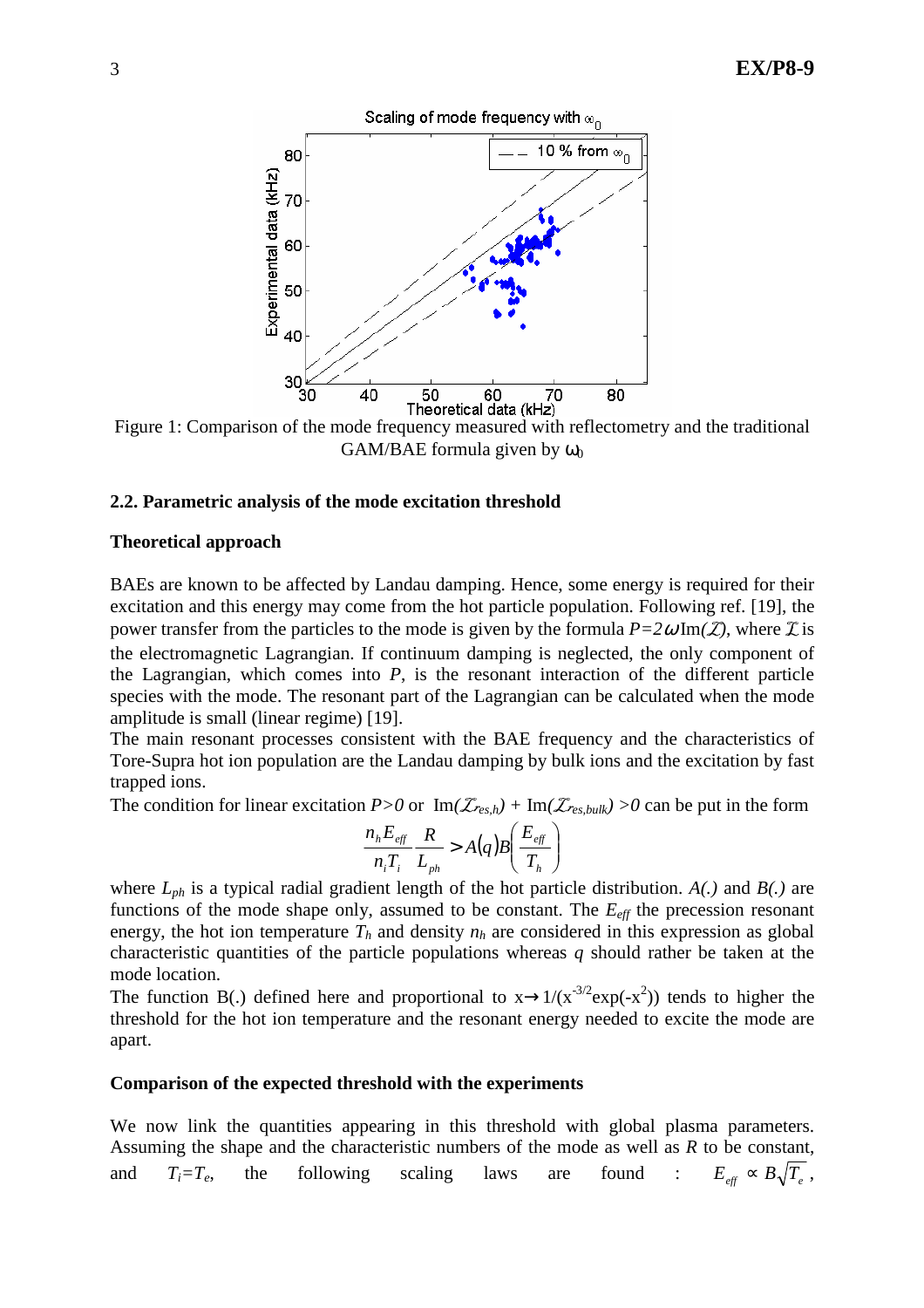$n_h T_h \propto P_{ICRH}/V_{ei} \propto P_{ICRH} T_e^{3/2}/n_e$ , where  $V_{ei}$  is the electron-ion collision frequency. Finally the threshold condition takes the form

$$
\frac{n_h}{n_e} \frac{B}{\sqrt{T_e}} > c_1 B \left( c_2 \frac{n_e}{n_h} \frac{P_{ICRH}}{n_e^2} \frac{T_e}{B} \right)
$$

where  $c_1$  and  $c_2$  are constants. The minority fraction  $n_h/n_e$ ,  $T_e$ ,  $n_e$  are experimentally measured. As it appears in this expression, the temperature, the B-field, the minority fraction and the ICRH power do play a role in the mode excitation.

To verify this role, we made a scan of those parameters for a fixed magnetic configuration at *B*=3.8T, two densities  $n_e$ =5 and 4.5 10<sup>19</sup> m<sup>-3</sup>, hydrogen injections allowing a scan of the minority fraction ranging from 2.5% to 10%, and repeated increases ICRH power. The results of this investigation are presented in Figure 2.



Figure 2 :Stability diagram of BAE modes on Tore Supra

#### **2.3 Evolution of the mode frequency and magnitude during a sawtooth period**

This series of experiments led us to some interesting observations of the mode frequency evolution during a sawtooth period. As can be seen in figure 3, the mode frequency tends to increase drastically at the end of the sawtooth period: from 50 kHz at t~9.6 the frequency increases to 100 kHz just before the sawtooth crash. Just after the crash, the mode frequency is back to 50 kHz and slowly decreases up to  $t=9.65$  when the amplitude becomes too low to be seen on the spectrogram. Several explanations may be proposed, such as a possible role of the shape of the hot ions distribution. But at the moment, further investigation is needed.



Figure 3: Spectrogram of the phase of the reflectometry signal at ρ*~0* during sawtooth periods. The central temperature (red) is shown on the top. The ICRH power (blue) is constant.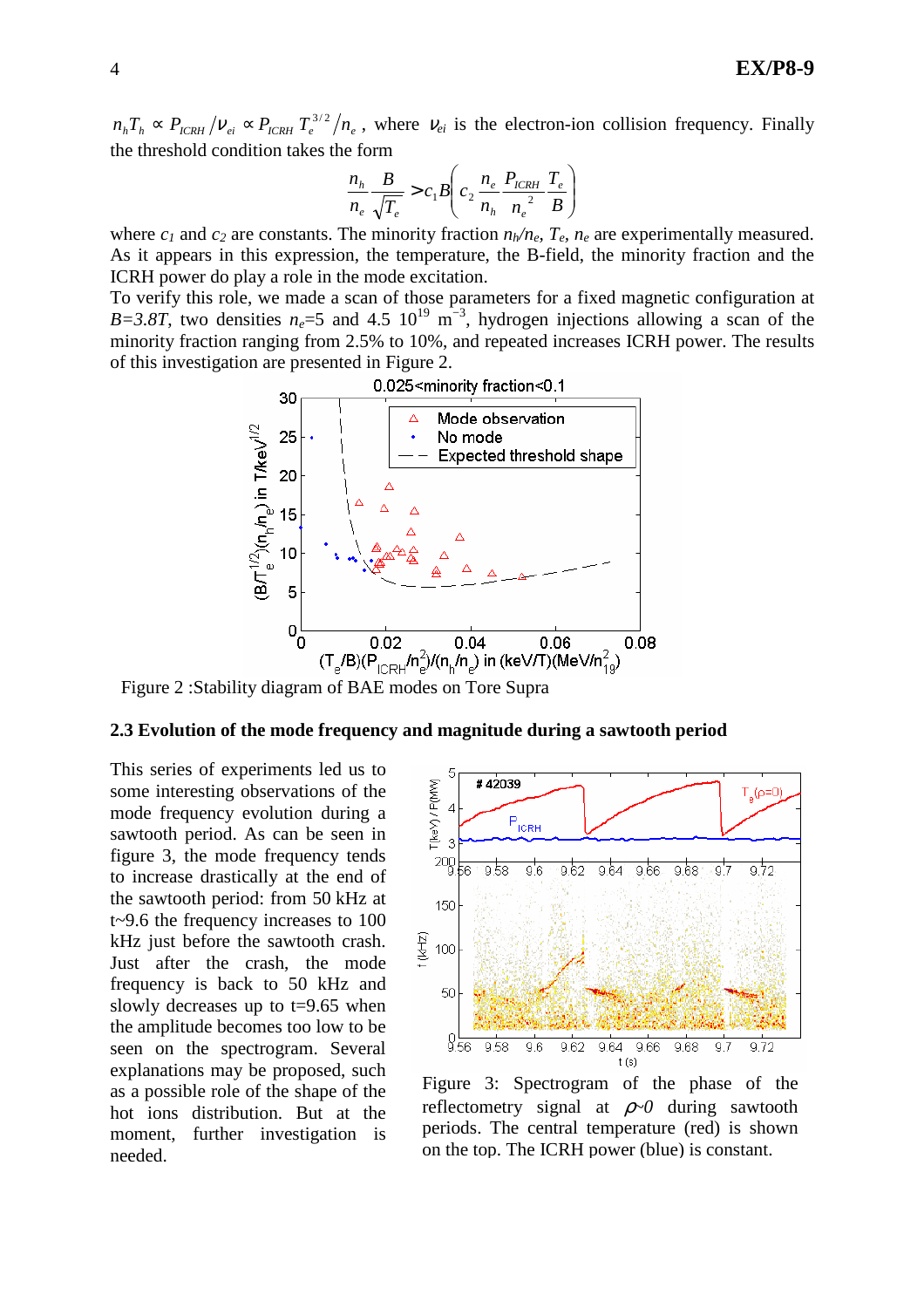# **3. Electron fishbones**

# **3.1 Observation of fishbone frequency jumps**

In LHCD discharges, coherent modes at frequencies between 3 to 20 kHz are observed with ECE and fluctuation reflectometry diagnostics. By varying the LH power during a rather a long discharges (B=3.1T, Ip=0.6 MA,  $n_e$ =2.5  $10^{19}$  m<sup>-3</sup>, Vloop~0.15 V) we have observed evolution of the mode frequency.

• At low power, the mode frequency range is above 8-10 kHz. It is characterized by frequency jumps and an oscillation of the electron temperature ( $\Delta Te/Te \sim 1\%$ ) (see Figure 4 a). This mode is excited by fast particles since the mode disappear when the LH power drops. The mode frequency is consistent with precession electron fishbone

[21] characterized by the frequency  $rR_0B$ *nEq p* 0  $\omega_p = \frac{n \Delta q}{n \Delta p}$  where n is the toroidal mode number,

E the energy of the resonant particles, *q* is the safety factor associated to the resonant surface located by the small radius *r*, *R0* is the major radius [22].

• Above a power threshold (1.3 MW in this discharge), another mode is observed at much lower frequency, 2-4 kHz. The frequency is steady and the central oscillation disappears. When increasing LH power, we observe a frequency rise. This mode is linked to diamagnetic rotation since the mode frequency follows the thermal electron temperature and not the suprathermal energy.



Figure 4: a): Observation of frequency jumps (spectrogram of ECE channel at  $r/a=0.2$ ) with  $P<sub>LH</sub>=1$  MW. The central ECE channel is shown in the upper panel. b) Same shot with  $P<sub>LH</sub>=1.3$  MW. The mode frequency is lower and constant and the central temperature oscillation disappears.

# **3.2 Fishbone structure**

Using fast-ECE diagnostic (up to 120 ms acquired with 83 kHz of sampling rate for all the 32-ECE channels) the modes shown on figure 5a) have been analyzed. These instabilities are localized around  $\rho=0.16 \pm 0.03$  as shown by radial mode structures, figure 5b, c and d. From CRONOS simulation taking into account the Hard X ray measurements to constrain the LH absorption [23], the q=1 surface is located at  $\rho$ ~0.2.

Even if no direct evaluation of mode numbers is available, indirect evidence of changes of the poloidal mode number, from odd to even value and vice versa, can be obtained looking at the axial symmetry of the amplitude radial profile multiplied by the phase of each channels.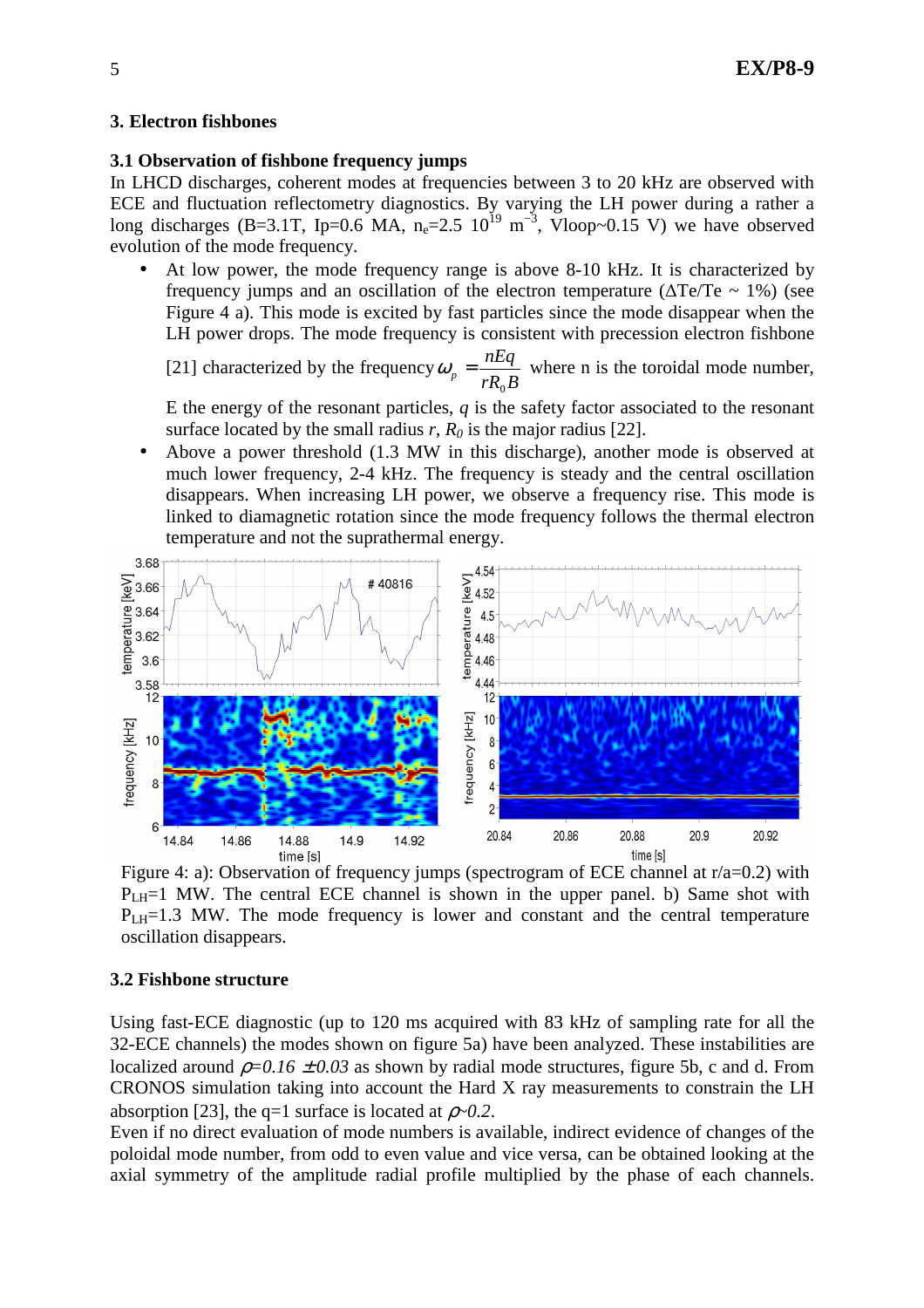Unlike other modes around 11 kHz and 9 kHz, the lower detected frequency results to have an even m-number. Being at the resonant surface  $q = 1$ , one has  $m = n$ .



figure 5: (a), Spectrogram of fast-ECE signal corresponding to  $\rho = 0.16 \pm 0.03$ . (b), (c), and (d) Average profiles of temperature fluctuation amplitudes, *A(*ρ*)*, (squares and blu solid lines) and parity  $A(\rho)cos(\Phi_{\rho})$  (circles and dashed red line).  $\Phi_{\rho}$  is the signal phase ( $\Phi_{\rho}=0$  at  $\rho = 0.16$ .

### **3.3 Redistribution of fast electron**

Fast-ECE acquisitions have been recorded for the mode shown figure 4a). In one particular complete period, these jumps have been isolated. The modes at 8.5 kHz and 11 kHz are localized around the  $q = 1$  surface as confirmed respectively by ECE radial amplitude profiles and by the CRONOS code, while their *m* numbers are both odd. Hard-X ray observations in three different energy bands, respectively 60-80 keV, 40-60 keV, and 20-40 keV are shown in Figure 6b, c and d. These figures are the result of a topographic inversion of line-integrated measurements over 21 horizontal chords and 38 vertical lines of sight [24].

While the intermediate channel presents little change over time, drastic change of the 20-40 keV and 60 -80 keV occurs between t=14.872s (mode at 11 kHz) and t=14906s (mode at 8.5 kHz). When the mode at 9 kHz develops, the 60-80 kHz electron distribution profile is hollow (see Figure7)) meaning 60 and 80 keV suprathermal electrons are lost in the center. On the contrary, the 20-40 kHz electron distribution profile is hollow when the 11 kHz appears. This interval still belongs to the usual range of fast electrons created by the LH in Tore-Supra.

While the modes frequency changes from 9 to 11 kHz, the electron energy band changes from 60-80 keV to 20-40 keV, decreasing by a factor 3 and the modes conserves its odd parity. This evolution is compatible with a change of the mode number from *m=n=1* to *m=n=3*.

More precisely, assuming *m=n=1*, the electron fishbone frequency given by *rRB*  $\omega_p = \frac{nEq}{nP}$  lies between 8 kHz for 60 keV electron to 10.7 kHz for 80 keV. For 20-40 keV electron and

 $m=n=3$ , the electron fishbones frequency ranges between 8 and 16 kHz.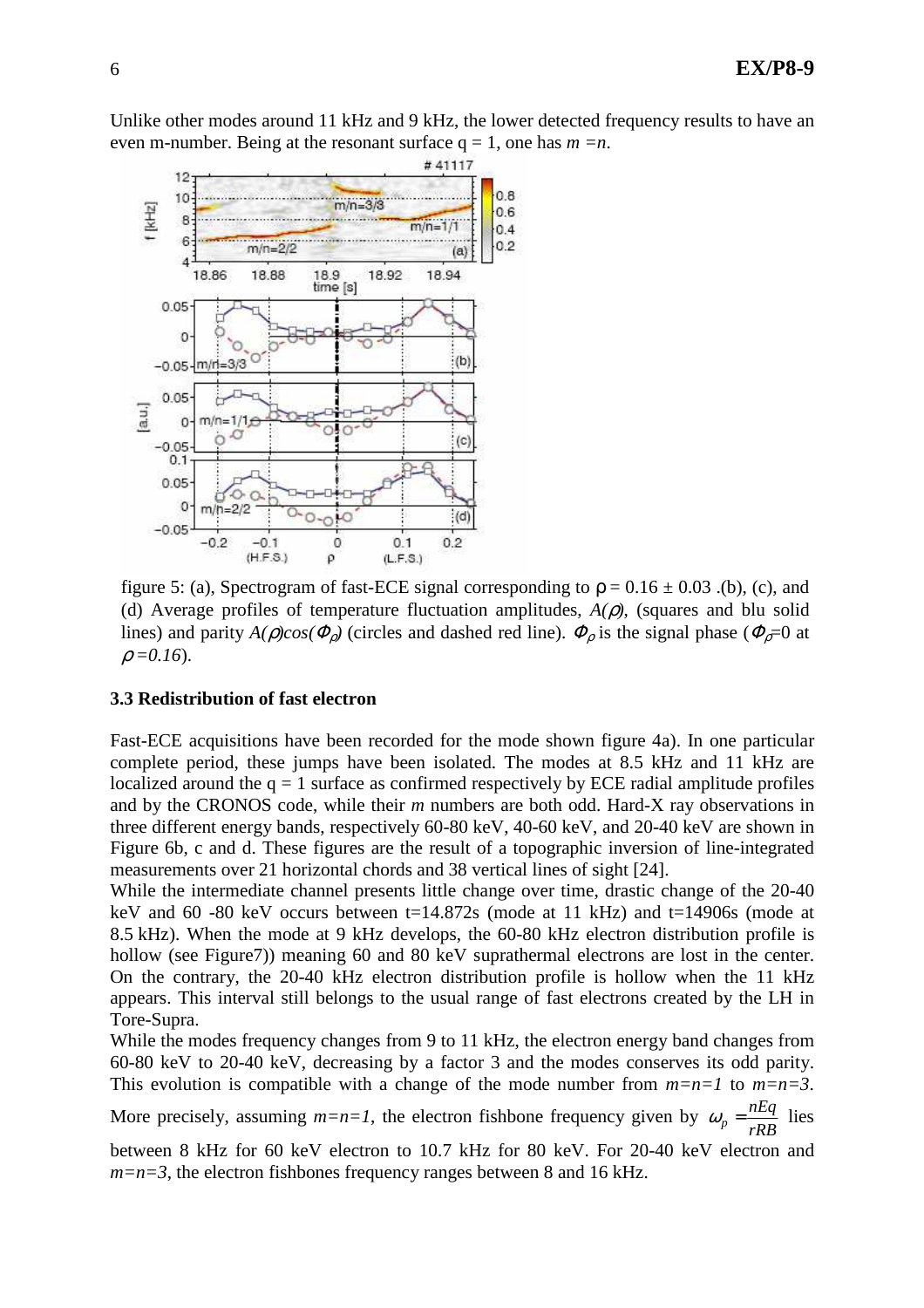We can propose the following scenario for the frequency evolution of the electron fishbone jumps [22]. When the m=n=3 fishbone mode develops, the radial profile of the  $60-80$  keV electron that are not affected by the mode is flat in the center. When the m=n=1 mode is excited and the m=n=3 mode disappears, 60-70 keV electrons are lost in the center and the profile becomes hollow (blue area). Moreover, an increase of the signal is observed outside  $\rho$ =0.2, a clear sign of fast electron redistribution. The time evolution of the 20-40 keV electron distribution is inverted. Remarkably, the intersection of the two profiles, w/o and with instability effects, is found at  $\rho \approx 0.2$  where the modes are localized.

The reason for the changes of mode number and resonant energy remains to be found.<br>#40816



Figure 6:(a), Spectrogram obtained by fast ECE diagnostic. (b), (c), and (d) are respectively the filled contour plot of the electron photon emission in the energy bands 60-80 keV, 40-60 keV, and 20-40 keV obtained by hard X-measurement.



figure 7:Hard X-ray radial profiles related to Figure6b, c and d at time *t=14.872s* (red lines marked by circles) and *t=14.906s* (black line & squares). a) 60-80 keV energy band, (b) 40-60 keV and (c) in the 20-40 keV interval.

# **4. Conclusion**

Fast ion and fast electron driven mode particles driven modes can be excited on Tore-Supra. In ICRH plasmas, Beta Alfvén Eigenmodes are repeatedly observed. The mode frequency follows the prediction for BAE/GAM. The excitation threshold depends on various parameters such as the ICRH power, the minority fraction, the density, and the B-field in agreement with theoretical calculation. We have also observed a fast increase of the BAE frequency just before a sawtooth crash. In LHCD plasmas, jumps of the electron fishbone frequency have been observed. This novel feature is linked to a modification the mode wavenumber and the energy of electrons that are resonant with the mode.

Most studies on fast particles have dealt with a unique energetic population. But in steadystate burning plasma, fast ions and electrons could interact and we could not exclude synergetic effect to destabilized MHD modes. Alfvén eigenmodes driven by fast electron